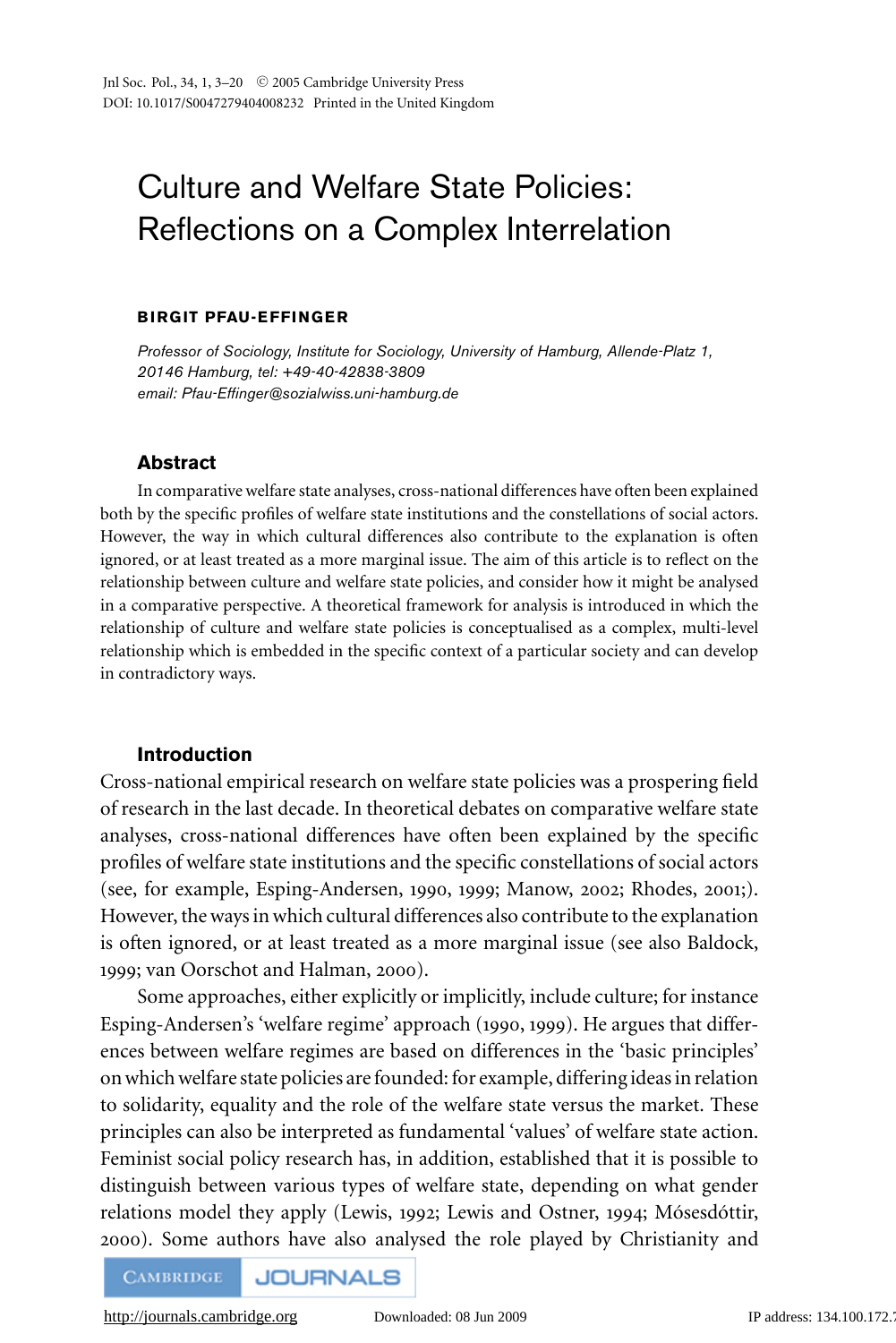Christian democratic parties in the development of European welfare states (Daly, 1999; Kaufmann, 1989, van Kersbergen, 1995; Opielka, 2002) or the impact of Confucian religion on the development of social policies in South East Asia (Rieger and Leibfried, 1999). Recently, a rich collection of articles was published by a group of British researchers who stress the interplay of culture and welfare state in a cross-national perspective (Chamberlayne *et al*., 1999).

However, until now there have been few efforts to place the interrelations of welfare state policies and culture systematically in a theoretical framework for comparative welfare state analysis (see also Bang *et al*., 2000; Opielka, 2002). The aim of this article is to reflect on the relationship between culture and welfare state policies and consider how it might be analysed in a comparative perspective. In the first section, I introduce a theoretical framework for analysis: the 'welfare arrangement' approach. The main elements, as well as the main levels of the welfare culture, will be outlined. Also, the relationship of ideas and interests of social actors in relation to the welfare state will be analysed, as well as the heterogeneity of welfare arrangements. The next section includes reflections on the way culture can modify the impact of welfare state policies on social practices of individuals, and a further section reflects on change and path dependency of welfare culture and welfare arrangements.

'Culture' is defined here as the 'system of collective constructions of meaning by which human beings define reality' (Neidhard *et al*.,1986:11). It includes stocks of knowledge, values and ideals; in sum: ideas. In the debates on the interrelations of welfare state policies and culture, it is common today to talk about 'welfare culture'. The term is used in two different ways, in a broader or a more narrow sense (Dallinger, 2001; Ullrich, 2000). In the first more comprehensive type of approach, it refers to the whole complex of values, institutional traditions and institutional practices of welfare states. In a more limited sense, it means the complex of ideas to which welfare state policies refer (Hinrichs, 1997; Kaufmann, 1991; Offe, 1987, 1990). I refer here to a notion of 'welfare culture' according to the second type of approach. 'Welfare culture' in this sense means the relevant ideas in a given society surrounding the welfare state and the way it is embedded in society. It comprises the stock of knowledge, values and ideals to which the relevant social actors, the institutions of the welfare state and concrete policy measures refer. These can be ordered or logically inconsistent. The cultural values and ideals which predominate in the welfare culture restrict the spectrum of possible policies of a welfare state.

#### **The welfare arrangement approach**

I suggest analysing the relationship of welfare state policies and culture by using the theoretical approach of 'welfare arrangements'. According to this approach, welfare state policies are embedded in the societal context of the welfare culture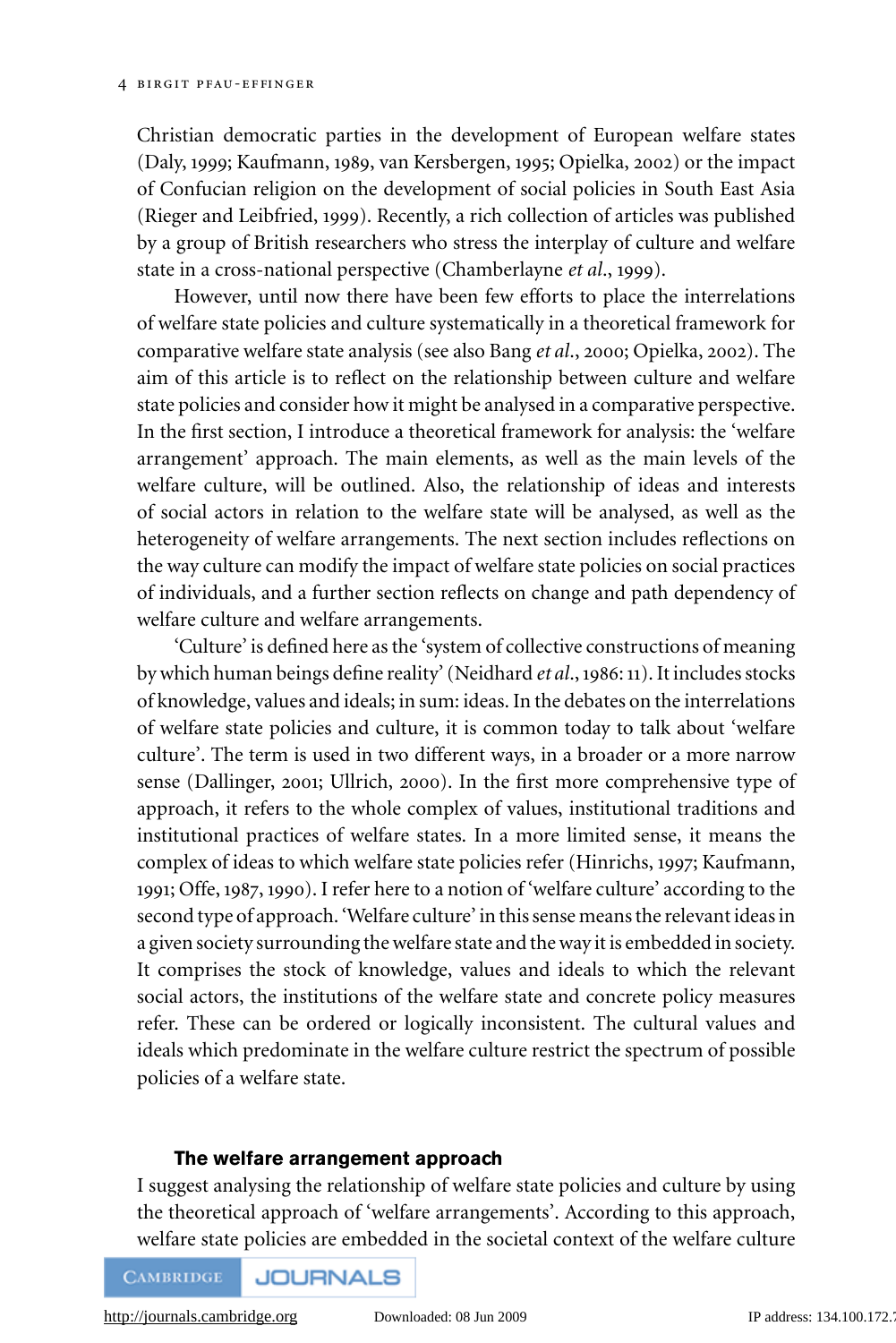

International influences and supranational policy level

Figure 1. Interrelations within the welfare arrangement.

(the relevant values and ideas in a given society surrounding the welfare state), the institutional system which comprises institutions of the welfare state and other central institutions, social structures and social actors, and their interrelations (see Figure 1).

This approach is designed to take account of the complex interrelations of culture and welfare state policy in the societal context. The approach here is based

**CAMBRIDGE JOURNALS** 

<http://journals.cambridge.org> Downloaded: 08 Jun 2009 IP address: 134.100.172.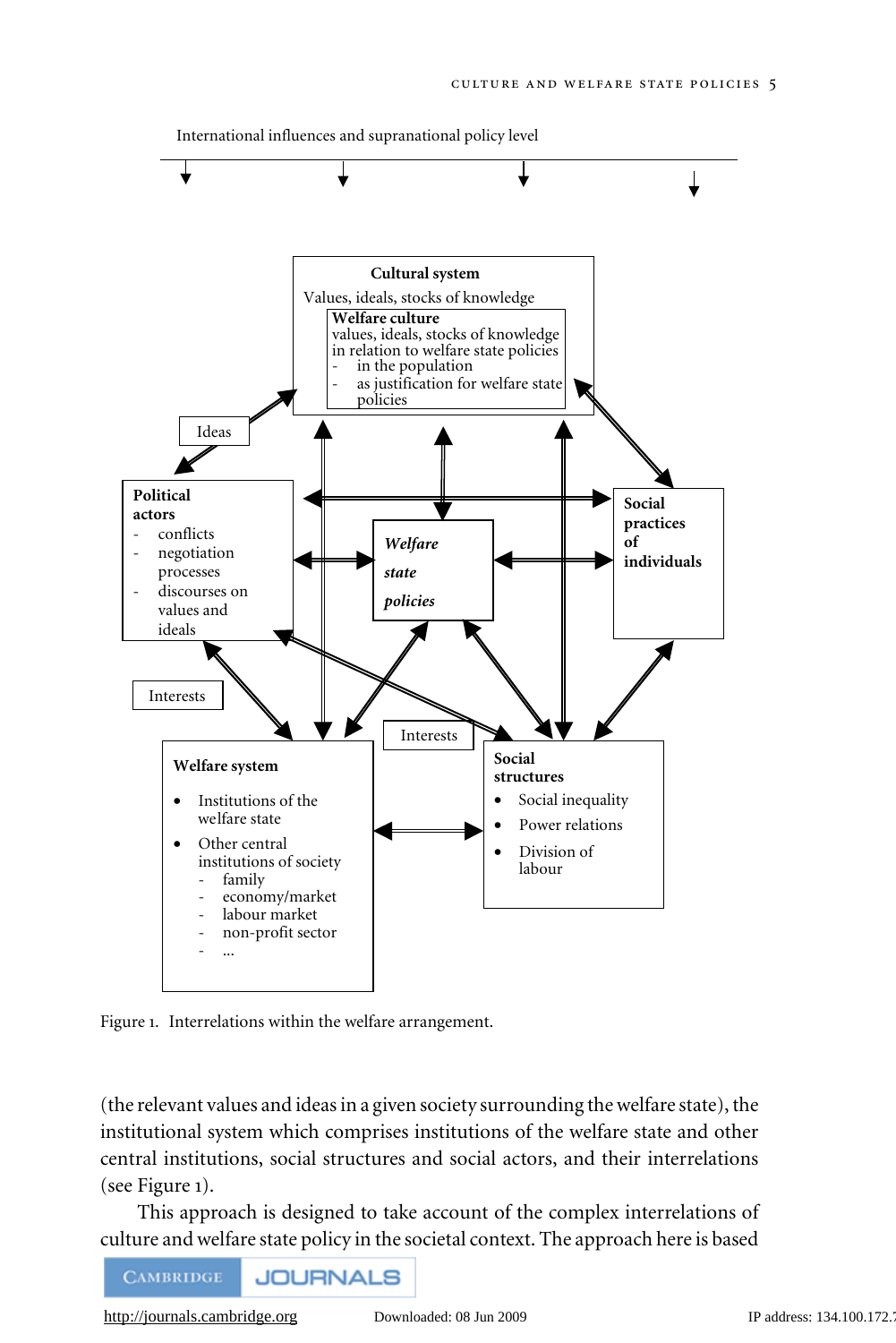on the assumption that culture does not simply exert a determining influence on politics, or vice versa. Instead, their mutual impact is influenced and modified by the interaction of institutional and social factors in the respective 'societal context'. It is assumed that:

- the elements of the welfare culture refer to the different policy areas of welfare states, with which these refer to the structures of social inequality and of the division of labour in society, and to the central institutions of society like the labour market, the market, the non-profit sector and the family (see also Figure 1);
- welfare culture and welfare state policies are connected via the ideas of social actors;
- welfare state policies are the result of conflicts, negotiating processes and compromises of social actors in relation to their ideas and interests; and
- culture can also modify the impact of welfare state policies on the behaviour of individuals and social groups.

The term 'arrangement' refers to the specific form of interrelations of the differing levels in a particular context of time and space, which is the result of conflicts, negotiating processes and compromises of social actors. Welfare culture is seen as a central basis of the welfare arrangement. It can have the role of an integrating factor of welfare state policies and institutions and therefore be an important basis for the coherence of the welfare arrangement.

# **Heterogenity of welfare arrangements and welfare cultures**

The degree to which the cultural basis of a welfare arrangement forms a coherent unit and is integrated may vary in the context of time and space. In contrast to social structures and institutions, culture is often regarded as a coherent entity, as a harmonious unit providing for the integration of society. Sociology adopted this 'myth of cultural integration' (Archer, 1996: xvii) together with the theoretical understanding of 'culture' from early anthropology (Wimmer, 1996). One has to take into account the fact that inside the cultural system divergent or even contradictory values and ideals may exist. For example, Kluegel (1989) found that in the United States affirmative and critical views towards equity co-existed in the population. He called this 'split consciousness'. Consequently he introduced a distinction between dominant value orientation and challenging belief. The findings of Wegner (1992) in his comparative study on Germany and the United States supported this idea. He found that in addition to the predominant general attitude in the German population towards the intervening welfare state, there was also a second, challenging attitude popular within the service class based on the specific interests of this class, and giving priority to the free market in guaranteeing equity.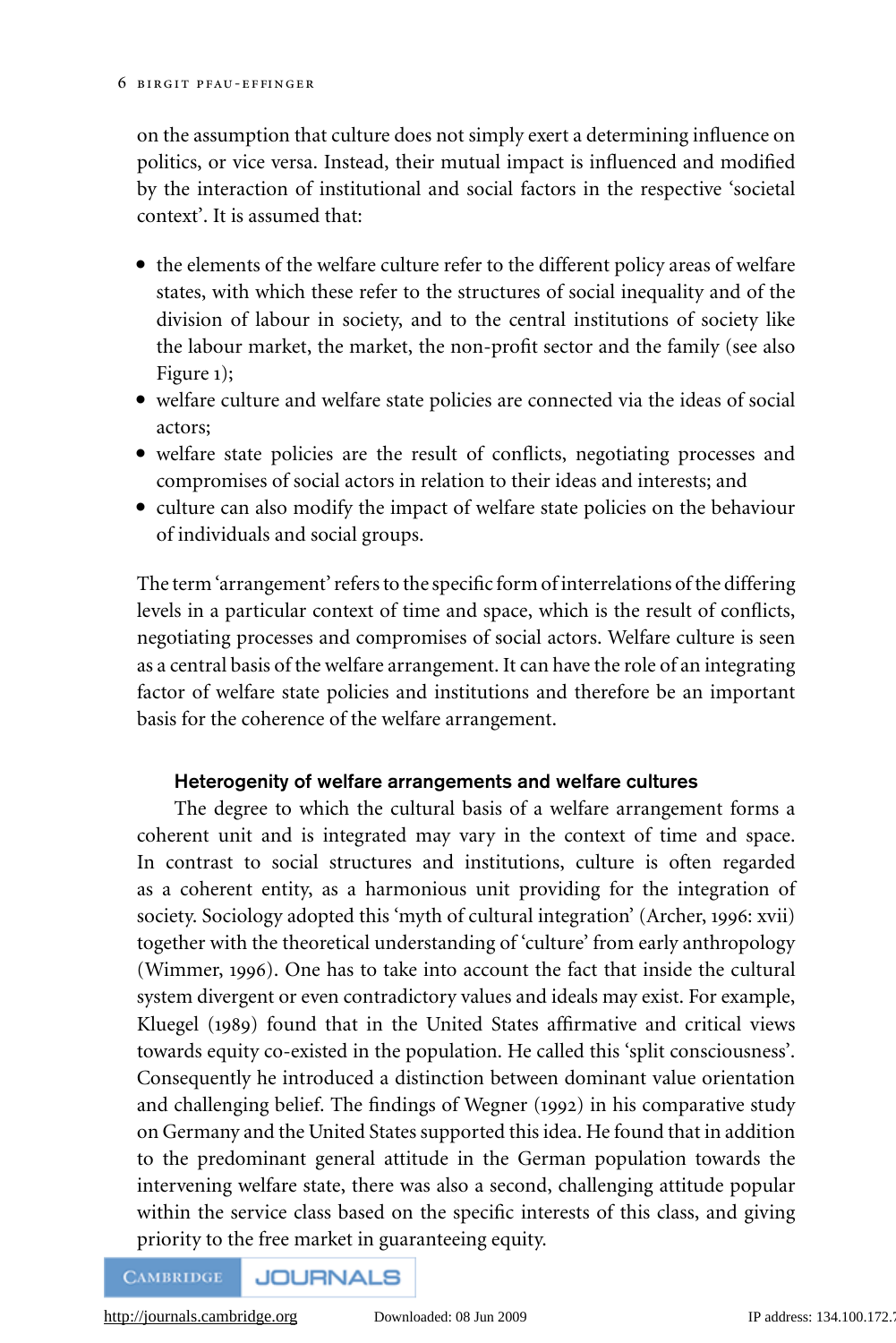I thus propose broadening the theoretical framework for the international comparative study of welfare state policy, on the premise that welfare state policy has a special mutual relationship with the cultural dimension, with key institutions of society, with structural dimensions, and with the actions of social actors in the given 'welfare arrangement'. The differences between the main cultural ideas to which the given welfare state policy ultimately refers in differing policy fields are important for explaining why these policies vary on an international scale. The fundamental values and models should also be considered in approaches to the classification of welfare states.

With numerous analyses comparative social policy research has tried to identify different 'profiles' of welfare arrangements, but the results were often contradictory and contested (for an overview see Arts and Gelissen, 2002). This can in part be explained by the heterogeneity of welfare state policies. For within concrete policies, differing welfare arrangements, which are based on differing elements of the welfare culture and refer to differing policy areas, partially overlap. A comparative study by the author indicates that differences in family policies in European welfare states can largely be explained by the fact that in each welfare state two types of welfare arrangements, along with their associated cultural values and models on which they are based, overlap. On the one hand, there is the societal arrangement for the family and gender relations, and, on the other, there is the arrangement concerning social security. Both types of arrangement vary in different ways in West European welfare states (Pfau-Effinger, 2002).

For example, family policies of the Norwegian welfare state and the Danish and Finnish welfare states differ substantially in that in Norway the family is much stronger supported as a provider of social care. This type of policy is described by Esping-Andersen (1990, 1999) as a main characteristic of a conservative welfare regime, but Norway – like the other Nordic countries – can be classified as a social democratic welfare regime as far as the social security system is organised. These discrepancies can largely be explained by the fact that different family and gender arrangements and their cultural bases can be combined with a social democratic welfare regime in relation to social security and its cultural foundations. Accordingly, family policies are founded on a dual breadwinner/dual carer model as cultural model of the family in Norway, and on a dual breadwinner/state carer family model in Denmark and Finland (Pfau-Effinger, 2002).

Therefore, welfare states should not be treated as a coherent unity in crossnational comparisons and classification. Instead it should be considered that welfare state policies are often related to different, and in part overlapping, welfare arrangements – and welfare cultures on which these are based – in different policy fields which can vary across countries. It should be noted, moreover, that besides the general welfare arrangement(s) of a society, welfare arrangements also exist at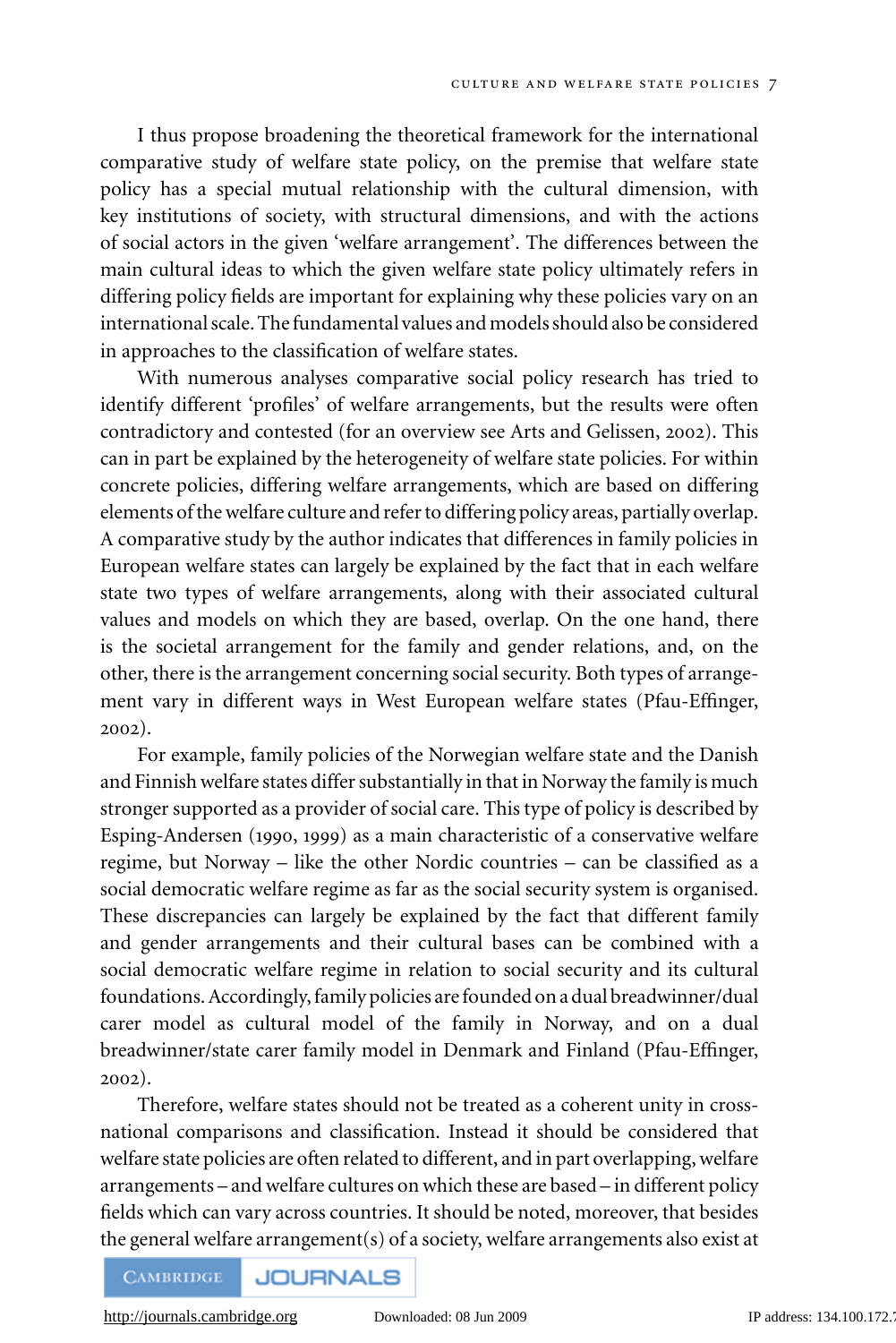the regional/local level (Duncan and Edwards, 1998; Kröger, 1996; Mark-Lawson *et al*., 1985). They are linked with the general arrangement, mainly by some basic ideas, but they do not necessarily form a coherent unity.

# **Key elements of welfare culture**

The different elements of the welfare culture refer to cultural values and ideals in relation to welfare state policies towards the structures of social inequality and the division of labour, and towards central societal institutions like the labour market and the family. They include:

*The cultural foundations of welfare state policies towards waged work and the labour market*: Welfare state policies in modern societies are based on particular ideas about what is 'normal' in relation to the structuring of employment biographies and forms of employment (Geissler, 1997; Ostner, 2000). They are also based on specific ideas about the ways in which social security and employment should be connected, and about the social groups which should be integrated into waged work and into social security. Cross-national differences exist, for example in relation to the values concerning the labour market integration of migrants and mothers of young children (Calloni and Lutz, 2000; Pfau-Effinger, 1999).

*Cultural ideas about 'social inclusion' and 'social exclusion' and the nature of citizenship*: Welfare state policies are based on specific notions of 'solidarity' and 'social integration'. Comparing France, Britain and Germany, Hilary Silver (1995) demonstrated that the importance of 'social exclusion' varies depending on whether a republican, liberal or social democratic interpretation of exclusion predominates. According to her reasoning, these cultural differences can be used to substantiate the fact that different types of welfare state pursue different migration policies.

*Cultural bases of redistribution*: Welfare state policies are based on cultural assumptions about justice in relation to redistribution (Dallinger, 2001; Hinrichs, 1997). Empirical analyses indicate that the principle of 'need' has gained importance in this respect (Bolderson and Mabbett, 1996; George and Taylor-Gooby, 1996; Daly, 1997; Ploug and Kvist, 1996). The basis is mainly created by neoliberal ideas, which emphasise personal responsibility and regard social security as desirable only for some specific groups of 'deserving' poor (see also Jordan, 1996). The notion of what is 'just' in relation to the way redistribution in tax and social security systems takes place, however, still differs substantially cross-nationally (Lund, 2002; Mau, 2004; O'Connor, 2000).

*Cultural values versus poverty*: In connection with the issue of justice, social policy research also addresses the issue of the cultural understanding of poverty, which is used as the basis for social policy (Chelf, 1992). It was argued that a new 'culture of poverty' had developed mainly in the United States (Dean, 1992; Engbersen *et al*.,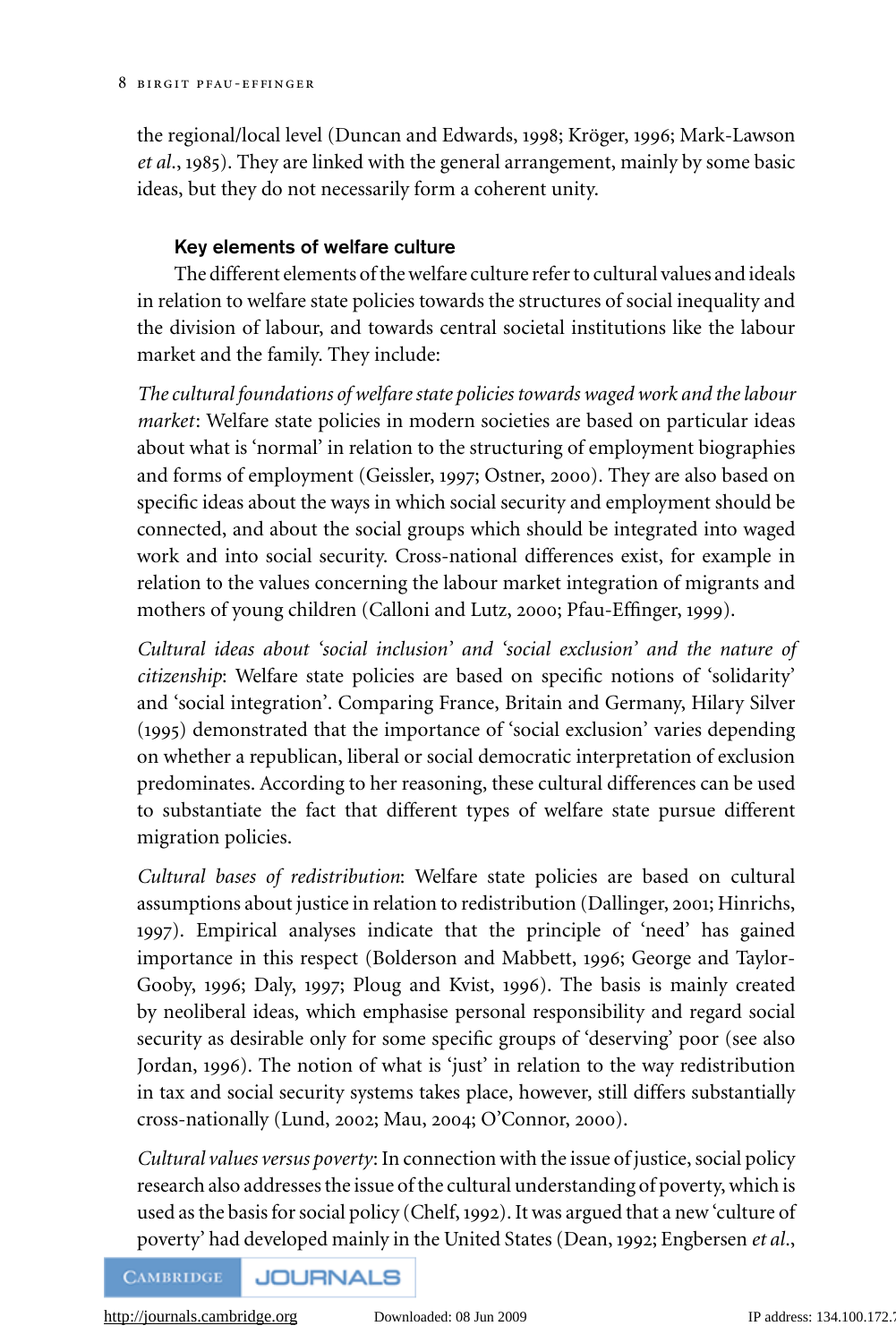1993; Jordan *et al*., 1992). Societal understanding of 'poverty' in many countries had shown a tendency to change (Baumann, 1998; Handler and Hasenfeld, 1991; Katz, 1989; Mann, 1994; Robertson, 1998). Societal differences of opinion about whether poverty is regarded as self-inflicted or caused by society are regarded as an important explanation of differences in social policy towards poverty in a comparison of welfare states (Kluegel and Myiano, 1995; Jordan, 1996). However, this view was questioned by van Oorschot and Halman (2000), who found that the explanation of poverty in European states does not vary systematically according to the type of welfare state. Rather it seems that, relatively, irrespective of whether people in a country tend to regard poverty as a result of poor people's own failure or the failure of social structures, the level of willingness to demonstrate solidarity differs between countries (Roller, 1999). Ethical and normative issues were also discussed in connection with poverty: to what extent may the welfare state be generous in responding to the problem that it creates dependency for its clientele and undermines their ability to help themselves?

*Cultural ideas about the state–market relationship*: Ideas differ about the degree to which state intervention in the market is most adequate (that is, neoliberal ideas versus traditional social democratic values). According to attitudinal surveys for Sweden for example, the state–market relationship is a basic variable by which citizens make their decisions in elections (Oscarsson, 1998).

*Cultural ideas about social services, the welfare mix and the family*: Welfare state policies are based on specific ideas about social services and the ways they should be provided. In particular they vary according to the extent to which the state, the family and the market are regarded as the key areas of provision (Rostgaard, 2002; Pfau-Effinger, 2005; Pfau-Effinger and Geissler, 2002). They differ regarding to which cultural model of the family they chiefly relate and how much importance is attributed to the family for the production of welfare. Dominant cultural models of the family – that is, ideas about the gender division of labour within the family and in the family–employment relationship, the main sphere for the upbringing of children and care of elderly people – differ to a substantial degree even within Western Europe (Ellingsaeter, 1999; Leira, 1992; Pfau-Effinger, 1999). In this context, the question as to how 'needs' are perceived and interpreted politically at all is also relevant (Ware and Goodin, 1990).

# **Main levels of welfare culture**

In order to develop a sufficient understanding of the relationship between welfare state policy and culture, it is necessary to differentiate between three levels of welfare culture:

 the cultural values and models in which the various policies are embedded and with which they are justified and legitimised;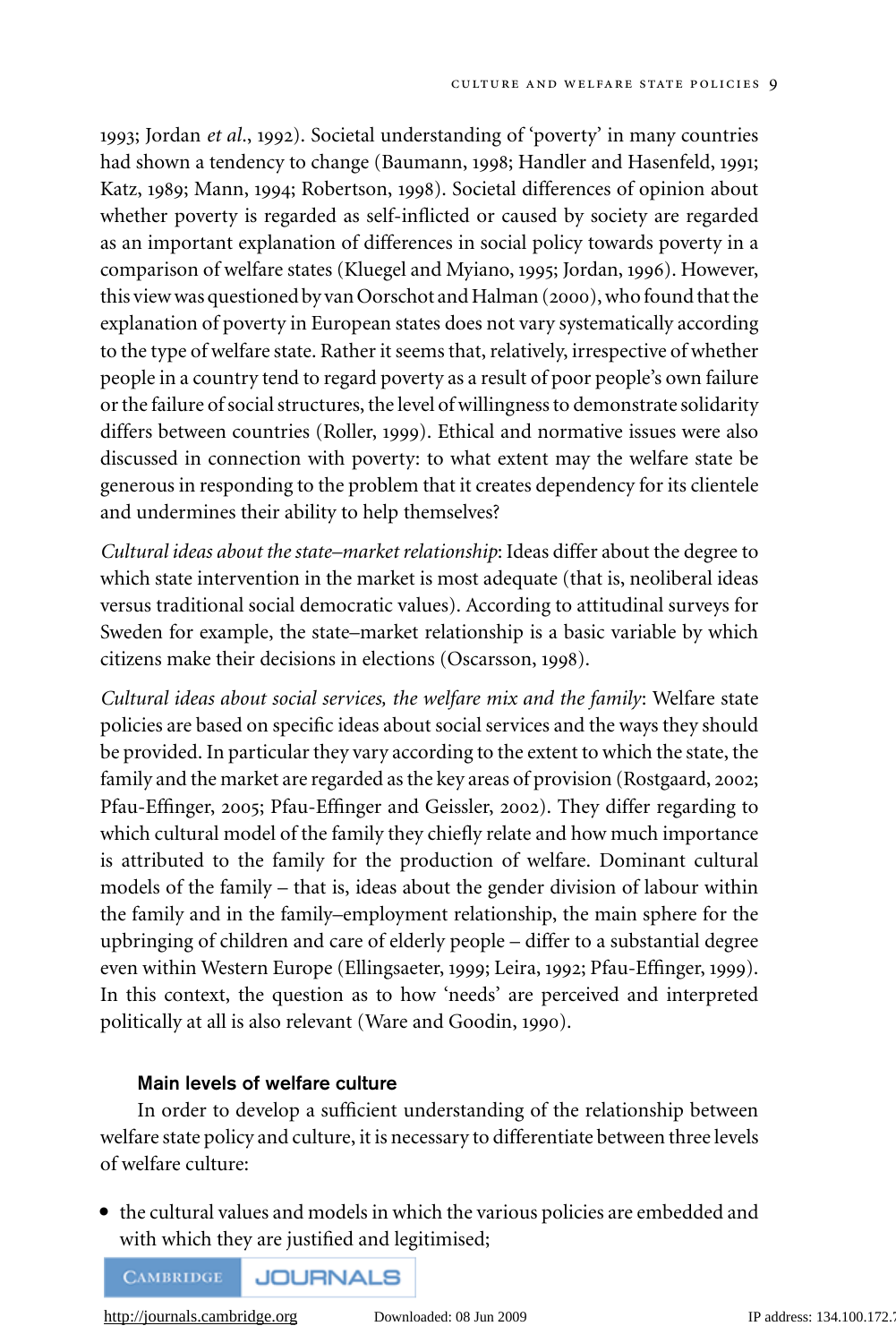- the cultural values and models in relation to the welfare state policies to which the various social groups in the respective population refer; and
- the cultural values and models which are used as a basis for discourse by the social actors, with which they wish to exert an influence on welfare state policy.

*Values and models as a basis for policies*: Legal regulations and policies are embedded in cultural values and models, with which they are justified and legitimised. The relationship between culture and welfare state policies is embedded in a specific societal context, and because of the way it has developed and been modified there is not always a clear connection between policies and cultural bases: depending on the space/time context, one and the same type of policy can be based on different cultural values and models. For this reason, similar policies also can have different effects. Vice versa, a certain value or a certain model can also be embodied in different policies which constitute functional equivalents.

*Cultural values and models which predominate in the population*: Another cultural level includes the attitudes in the population towards the welfare state. In this respect, predominant and challenging ideas (see also Kluegel, 1989) as well as marginalised ideas can be distinguished. Political elites are dependent on basing their policies on such values and models as are shared by majorities of the population if they want to continue being elected. The level of cultural values and models at which policies are aimed and the values and models which predominate in the population may change in a contrary manner relative to one another and with varying levels of dynamism in time.

*Discourses on cultural values and ideals*: Political and public discourses act as mediators between the – potentially contradictory and conflicting – cultural attitudes in the population, on the one hand, and political decisions, on the other. Within such discourses, contradictions and conflicts with regard to the cultural values and models are resolved and the values and models on which welfare state policies are based are either reproduced or modified (see also Kaufmann, 1991). Power relations between social actors play an important role in determining what cultural bases will predominate in political practice. It may also be assumed that established forms of cooperation and governance structures are significant in determining whether there will be compromises or whether individual dominant actors can assert their aims in a conflict. The other way round, discourses may also be exploited by political elites in order to alter values and models in the population in such a way that unpopular political measures gain acceptance.

# **Ideas and interests of social actors**

In all cases, culture and welfare state policies are connected via the actual or former practices of social actors, who, through their ideas, are related to the level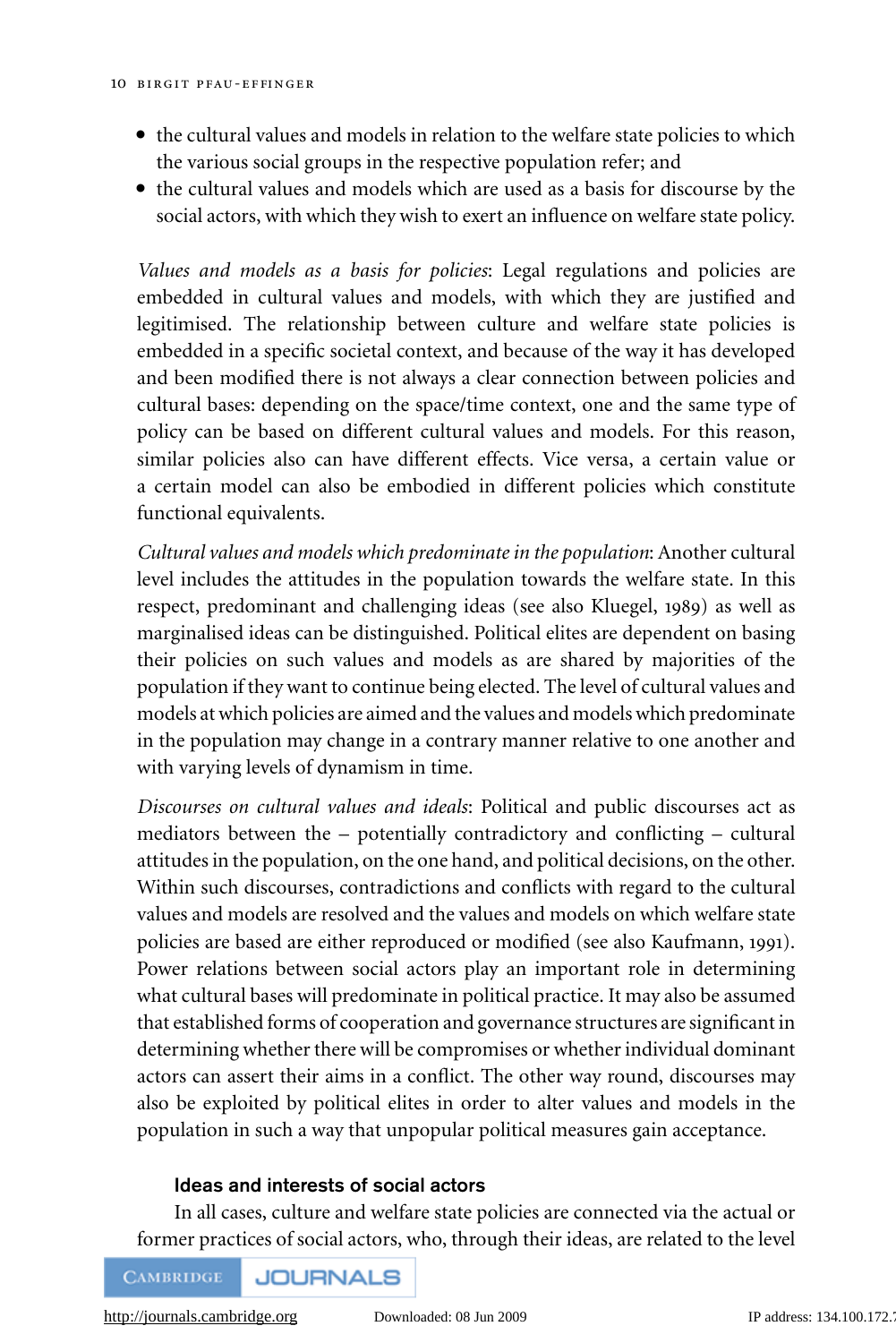of welfare culture. These include collective actors – like political parties, NGOs and social movements – and 'primary' actors. The term 'primary actors' was introduced by Margaret Archer (1995) and refers to (potential) groups of actors who have similar social positions, but do not organise or express themselves as collective actors, due to lack of resources or because expressing deviating interests is politically suppressed. They are therefore not strategically involved in the attempts to bring about change but they are nevertheless social actors (Archer, 1995: 259). If actors of similar social position react to the societal context in a similar way, the aggregate effects of their behaviour may exert a strong influence on society. In particular, their role as voters is of basic importance for welfare state policies.

Social actors may be engaged in conflicts and negotiation processes about the dominant cultural values in societies. New, challenging ideas may start to compete with older ones within the cultural system if they are, for instance, imported from an international context. However, I do not suggest an idealistic approach. Welfare state policies are based on ideas, on the one hand, and on interests of social actors, on the other. In part, social groups have differing interests. The interests of social groups can differ for example on the basis of social class, gender, ethnicity or region. They can also be based on a differing position in the structures of the division of labour, for example public sector versus private sector employment. Interests and power resources differ according to the positions of these groups in social structures and in relation to the main institutions and policies of the welfare state (see also Figure 1). This is pointed out, for example, by the 'class coalition' approach of Esping-Andersen (1990, 1999), in which he explains why different welfare regimes have developed historically.

Ideas vary according to material interests of social groups, but ideas can also be shared by a majority of the population independent of their material interests. This is why, even if the welfare regimes of the Western world differ substantially in their basic ideas, as Esping-Andersen has shown (1990, 1999), each of them receives a high degree of support in the population (Roller, 1999). Attitudes in the United States and Germany towards equity are a good example. Haller (1989) and Wegner (1992) found that, independent of social class, in both countries predominant attitudes towards equity in the population resemble the principles of equity on which the specific welfare state is based. In Germany the majority of the population is oriented towards an intervening welfare state which diminishes social inequality, while, in the United States, the majority opinion is that equity is guaranteed best by the free working of the market. Accordingly, social inequality is broadly accepted. Ideas and interests of social actors are therefore interrelated, but in part also relatively autonomous, as Max Weber (1989, 1991); Alexander (1990); Lepsius (1990, 1995) and Archer (1995, 1996) argued in their theoretical works.

Welfare state policies are the result of conflicts, negotiations and compromises of social actors in relation to ideas, on the one hand, and interests, on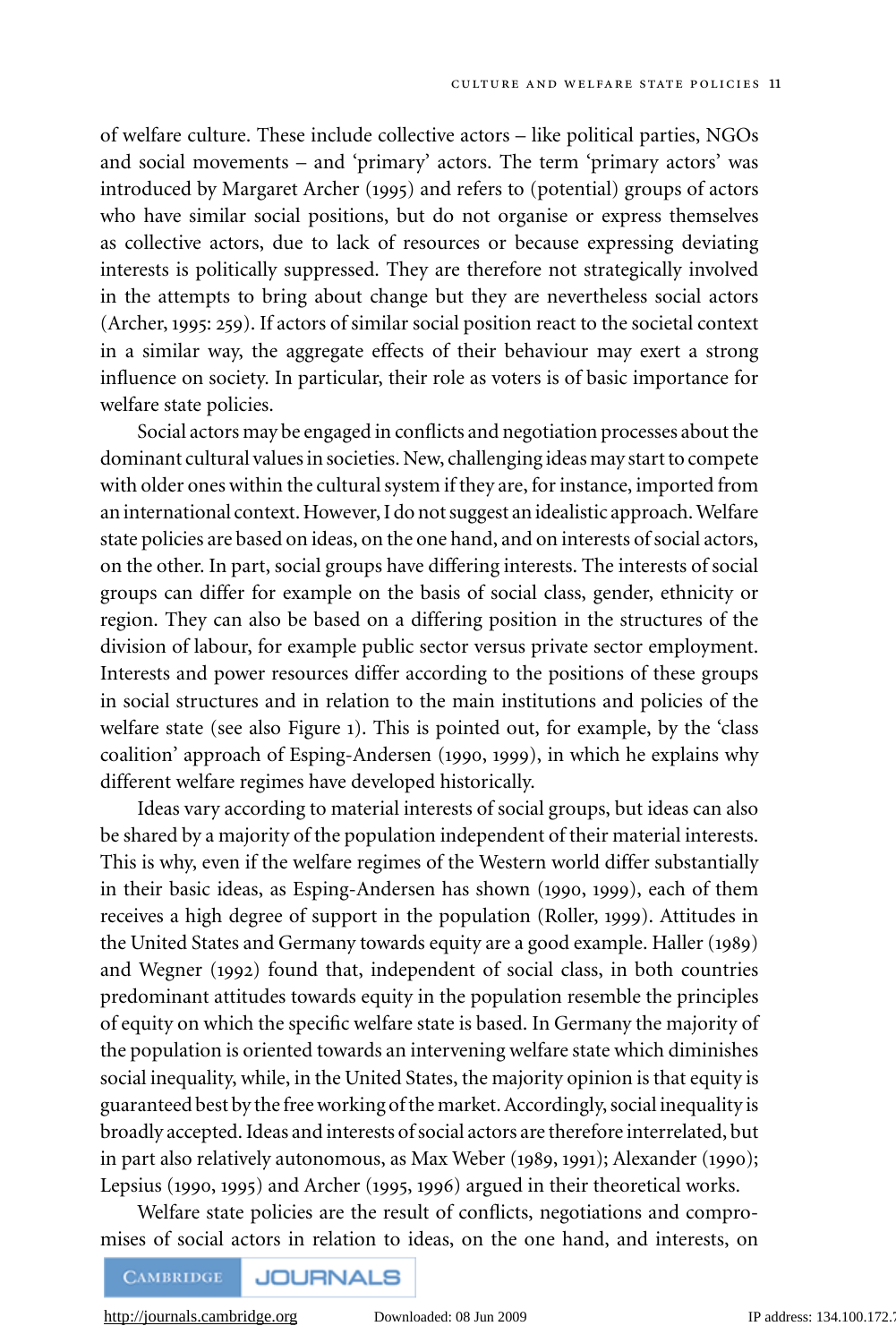the other. Opportunities of social actors to influence welfare state policies vary, largely according to the resources they can mobilise. Conditions for social change are most suitable when the degree of integration in the cultural or social system is low and/or the conflict level between social actors in relation to ideas and/or interests is high, and if certain groups of actors endeavour to initiate cultural or structural change.

## **Culture and effects of welfare state policies on behaviour**

So far I have introduced reflections on the impact of culture on welfare state policies. However, one should consider that culture can also modify the impact of welfare state policies on the behaviour of individuals and social groups (see Figure 1). It is often assumed that the state determines behaviour: that people respond to the policymakers' policy initiatives in a specific, predictable manner and thus bring about the result intended by politics. The interrelations between welfare state policies and social practices of individuals are a more complex matter, however. The social action of individuals is not a simple outcome and not determined by state policies, although this is often assumed when statistics on behaviour (such as labour force participation rates, unemployment rates and birth rates) are used as indicators for welfare state policies. Such assumptions do not reflect the fact that the social behaviour of individuals is a process which takes place in a very complex field of influences, where cultural ideals and values also play an important role. Thus, Duncan and Edwards (1998) have criticised the assumption of 'rational economic man' on which analyses of the impact of welfare state policies on behaviour are often based. According to their argument, individuals do not simply act according to principles of 'economic rationality' but also with respect to principles of 'moral rationality'.

The effects of concrete political measures are therefore a reflection not simply of material interests of individuals but also of cultural values and ideals, which influence the degree to which policies are accepted by the population and their impact on social practices of individuals (see also Figure 1). They limit the range of options considered by social actors and shape the range of options for choice which are noticed by the individuals (see also Lepsius, 1990). This is the reason why in different societies the same type of social policies can have a different effect. The findings of a cross-national analysis of the effects of parental leave in Finland and the former Federal Republic of Germany (West Germany) are a good example: although both schemes are similar and the income replacement rate in Finland is even higher and more comprehensive, the take-up rate of the parental leave scheme is much higher in Germany than in Finland. Even if differences in the public provision of childcare are a relevant factor, the main explanation is that in West Germany, as opposed to Finland, the cultural idea about childhood is traditionally based on the assumption that the home is the best place for childcare for children below the age of three (Pfau-Effinger, 2004).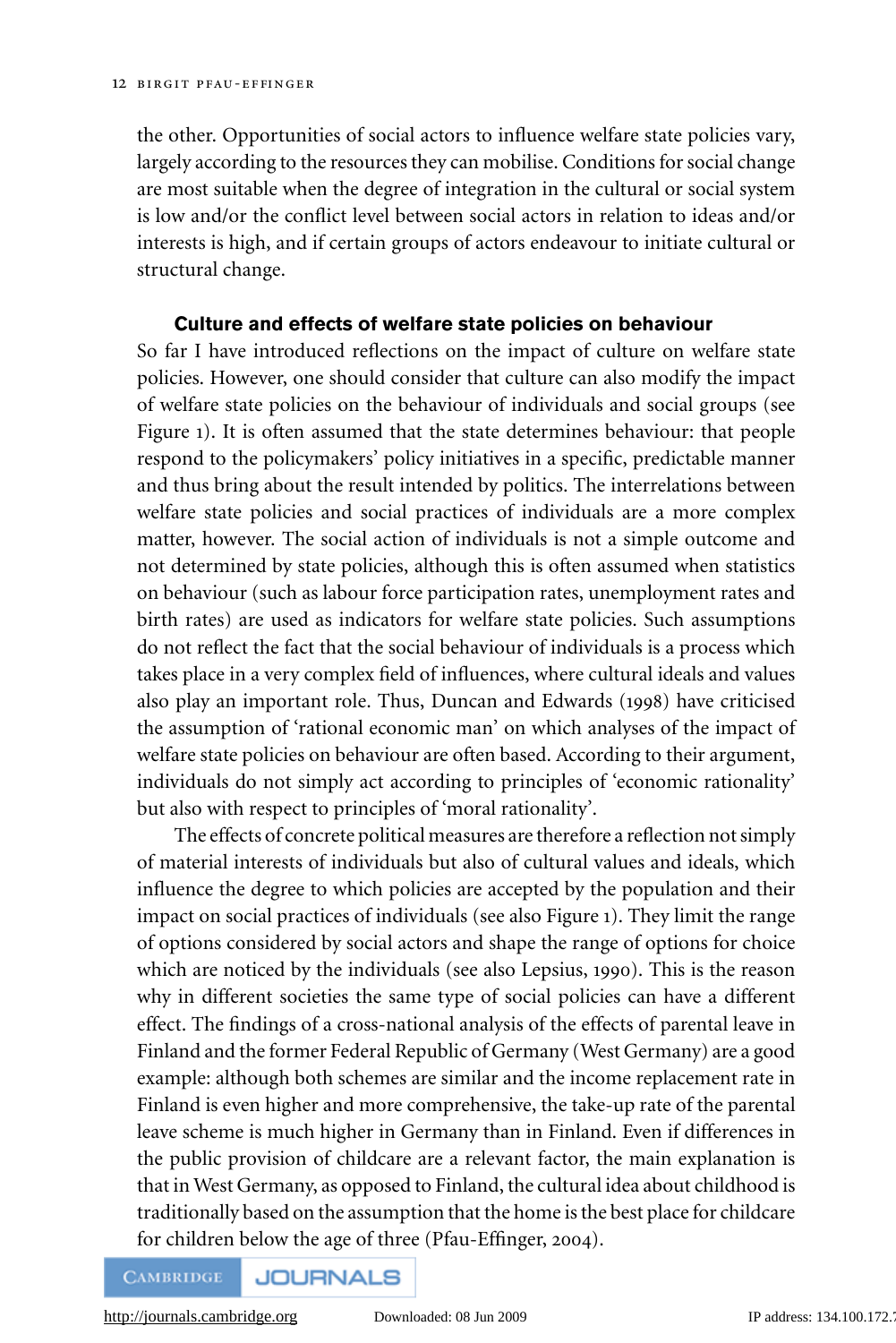#### **Change and path dependence of welfare arrangements**

A welfare arrangement can be firmly established and coherent in the long term if its cultural foundations are anchored as norms on the level of the welfare system – that is, in the societal institutions – and form the basis of the social actors' behaviour. As a result of general processes of social and cultural change, it can obviously occur that the degree of cultural and social integration of the welfare arrangement declines, and then the possibilities for social or cultural change in the welfare arrangement increase. A transformation can mainly be expected if contradictions in the arrangement are seized upon by certain social actors who endeavour to bring about change. In that case the welfare arrangement can become the object of conflict and negotiation processes by social actors concerning innovative cultural models or new institutional arrangements.

As Nullmeyer and Rüb (1993) have argued, these conflicts can also take the form of a discursively conducted 'struggle for interpretations', which precede policy change and relate to the reasons for action, the goals of action and the manners of action. If a change in policies is to be established successfully, a strong link with the cultural orientations of voters is necessary – the groups who wish to implement the change have to canvass in public debates in order to gain support for the political interpretations they offer (Bleses and Rose, 2002).

The success of such discourses is dependent on the extent to which they can pick up on trends or contradictions in the attitudes of the general population in favour of the changed values. This is demonstrated, for example, by the results of a comparative study conducted by Vivian Schmidt (2001), in which she investigated the pushing through of cost-cutting policies in liberal welfare states. In all cases the market was strengthened, and neoliberal elements were accorded greater importance. In order to implement those policies, governments established discourses which were aimed at according neoliberal values greater acceptance. Schmist demonstrates that they were successful in the UK, where the arguments already encountered a general liberal basic attitude. In New Zealand, however, cultural attitudes in the population offered few starting points and it was not possible to the same degree to sustain such a neoliberal turning point in the long term; in New Zealand it was stopped by a referendum. Schmidt infers that the discourses were accorded an important separate meaning in pushing the policies through, and their success in terms of the implementation of a new liberal change in the cultural system was largely instrumental in determining whether a neoliberal turning point in welfare state policy had succeeded in the long term.

Actual policies in the German welfare state in relation to elderly care support the argument that the real effects of innovative welfare state policies may deviate substantially from their intention, if the cultural values to which they refer deviate from the predominant attitudes in the population. In West German opinion as well as in official political semantics, there remains a family-oriented culture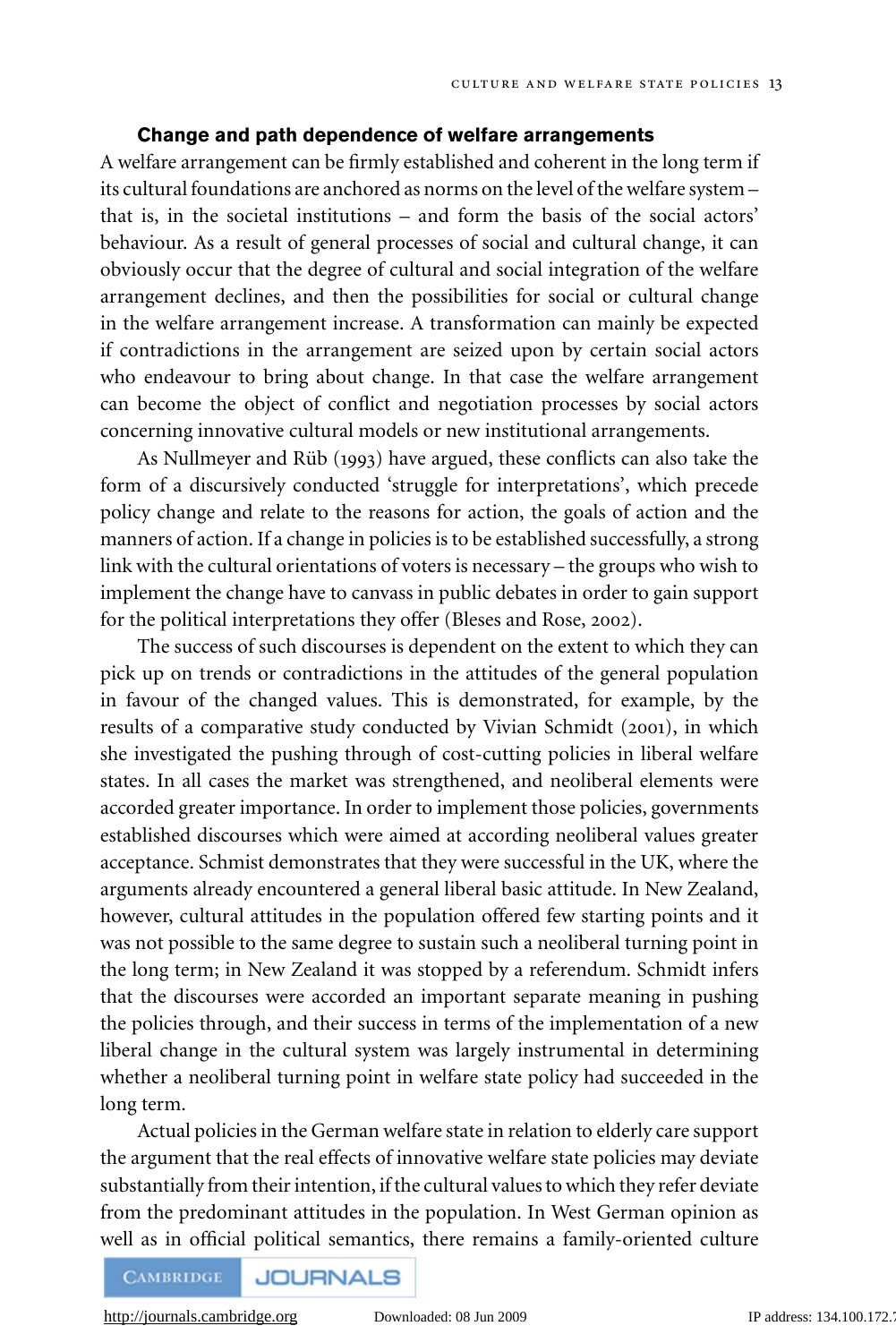concerning responsibilities for children and elderly family members in need of care (Dallinger, 2001; Ostner, 1998). This is important in explaining why elderly people in Germany are often cared for by their relatives, mainly women, who reduce their working time or stay at home in order to provide such care. The German nursing care insurance scheme, which was implemented in 1995/1996, extended the choice for elderly people between care provided by relatives and care provided by professional caregivers. Both types of care can be paid for. Experts at the ministry responsible expected the proportion of elderly people who hired a professional carer to increase dramatically (Pabst, 1999). The effect on the increase of jobs in that field was marginal, however. Today, nursing care provided by relatives is still much more common than that provided by professional caregivers. This can, to a considerable extent, be explained by the high value placed on care by relatives in West Germany (Dallinger, 2001).

Within a particular development path, change in welfare state policies does not necessarily follow cultural change, but can develop at a different rate. Policies and their effects in such processes can be characterised by discrepancies and contradictions. The development of cultural ideals about the family, on the one hand, and family policies, on the other, in the Netherlands in the 1970s and 1980s is a good example. In the 1950s and 1960s the housewife model of the family was absolutely dominant as the cultural basis of family structures and welfare state policies (Knijn, 1998; Plantenga, 1996). Accordingly, only 4 per cent of married women were employed in the 1950s. At the end of the 1960s, however, a dramatic change in the cultural foundations of the family took place in the framework of a general 'cultural revolution'. Waged work of married women and mothers was increasingly seen as acceptable. As a consequence, labour force participation rates of women have increased dramatically since then. These changes took place, however, almost without changes in welfare state policies, which continued to promote the housewife model of the family and did not even extend public childcare provision substantially. Change here started much later, in the middle of the 1980s (Bussemaker, 1998; Plantenga, 1996; Voet, 1998). This caused serious dilemmas for employed mothers, as Knijn (1994) found in her empirical research.

In as much as transformation occurs in the institutional or cultural foundations of the welfare arrangement, it can be expected that the transformation process will usually be 'path-dependent', since basic elements of the institutional and cultural context are partially maintained. This is because the social actors in the process are still behaving under the influence of the structures and models they have challenged. The direction of the transformation is not predetermined but, since elements of continuity are generally at work, it is not free either. In the more recent discussion on path-dependence of welfare states, it is mainly the *longue durée* of the institutional foundations of welfare state policies which is analysed (Pierson, 1996, 2001). According to Esping-Andersen (1996: 6), welfare regimes evolve in a path-dependent manner, for which he attributes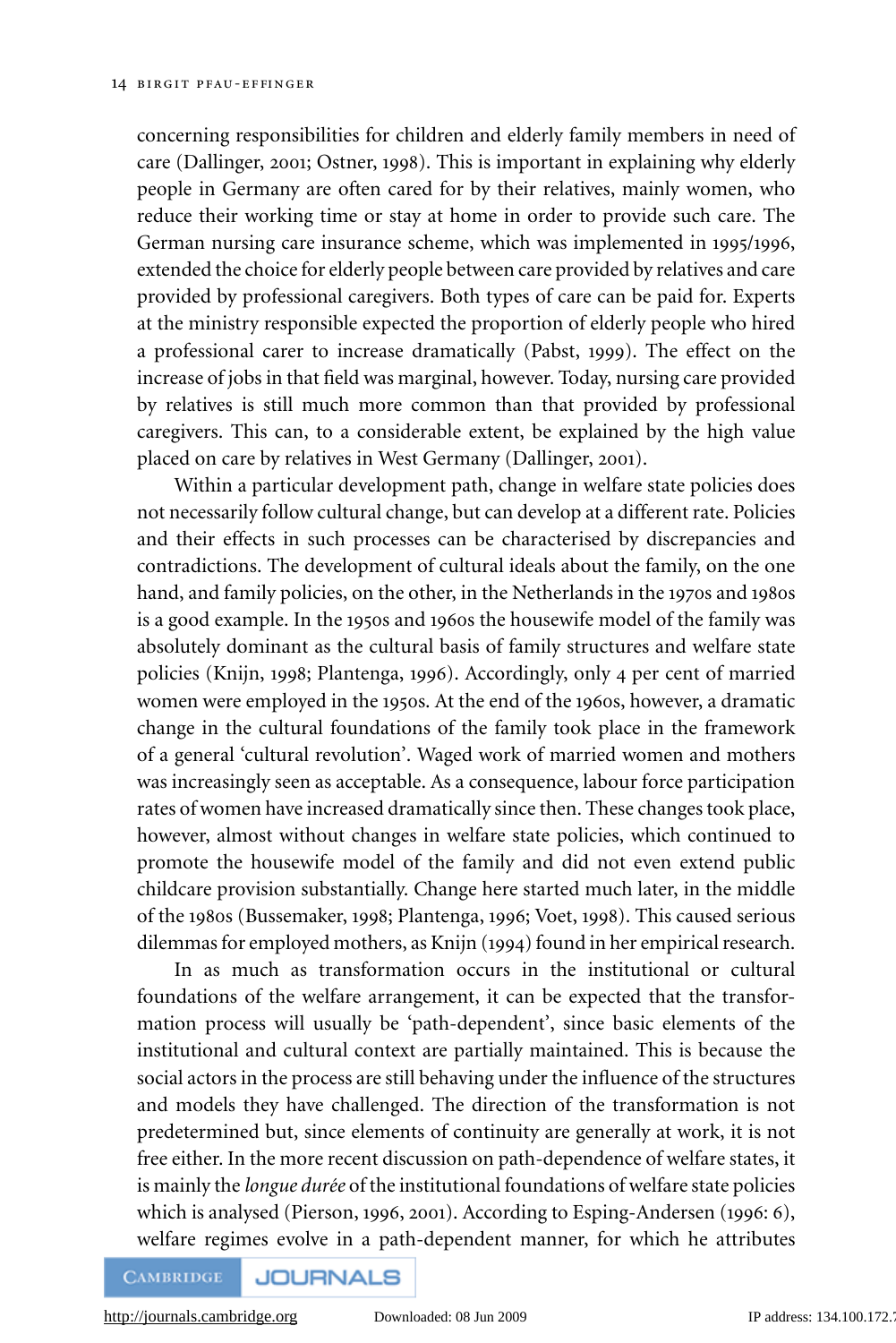responsibility to 'institutional legacies, inherited system characteristics, and the vested interests that these cultivate' (Esping-Andersen, 1996: 6). One should consider the fact, however, that path dependency is often also based on a *longue durée* at the cultural level (Cox, 2004; Goodin, 1996: 19). The role of culture in relation to path dependence or departure from a path once taken until now received little attention in welfare state research. In this respect, Lessenich (2003) introduced an interesting argument by taking the example of German elderly care insurance. According to his argument, those welfare states which have been built on ambivalent welfare cultures have a higher probability of path deviation than others. He reasons that 'these welfare states, in their aim to promote a societal arrangement marked by ordered diversity and social balance, typically create political, economic and social institutions which represent an amalgam of contradicting ideas, norms and principles: market and state, autonomy and regulation, individual responsibility and social solidarity' (Lessenich, 2003: 1–2).

In the current public discourses on crises of welfare states and the consequences of globalisation for welfare state policies, processes of renegotiation of welfare arrangements are taking place in many European societies. The renegotiation processes include the cultural ideas on the market–state relationship and on the redistributive effects of welfare state policies. New public discussions partially question the legitimacy of welfare expenditures and stress the role of the market for the provision of welfare, often based on neoliberal ideas. Other discourses are related more to the welfare mix and stress the importance of the role of civil society vis-à-vis the welfare state and for the provision of welfare, often based on communitarian ideas.

Even if these new discourses take place in many European countries, the ideas in the social context of the different societies are often adapted in specific ways, filtered in each case by the institutional and cultural particularities of the respective country (or group of countries). In the current German discourses, for example, communitarian ideas are more popular than in other European countries (Mutz, 1999; Sing, 2002). Accordingly, social scientists often see the solution to the labour market crisis as the extension of unpaid work, mainly voluntary work, rather than in a return to full employment (Beck, 2000; Kommission für Zukunftsfragen der Freistaaten Bayern und Sachsen, 1997). This can be explained by specific German cultural traditions in which actors and associations in civil society, the family and the non-profit sector were accorded a high cultural value and, in part, priority over state institutions in the provision of welfare by using the 'subsidiarity' principle (Effinger, 1994; Evers and Olk, 1996; Gottschall, 2001). Therefore, change in welfare state policies which is currently taking place in western Europe can be seen as a complex relationship of convergence and path dependency. The relationship between the cultural and institutional dimensions of path dependence should gain increasing attention in comparative welfare state research in future.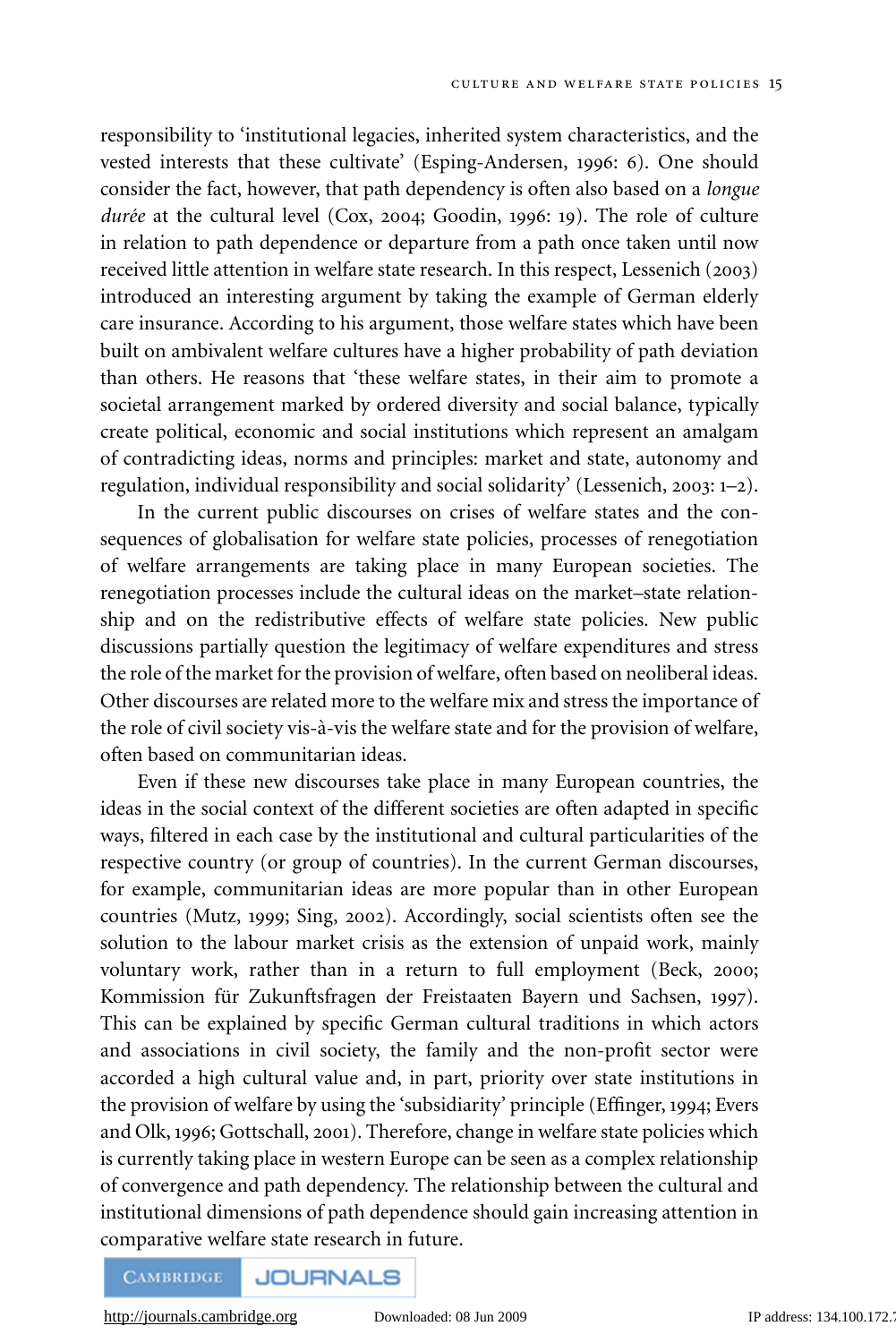To conclude, it can improve our understanding of the relationship of culture and welfare state policies if we conceptualise it as a complex, multilevel relationship which is embedded into the specific context of a particular society and can develop in contradictory ways.

#### **Acknowledgement**

An earlier version of this article was presented at the First International Conference 2002 of ESPANET (European Social Policy Research Network) 'Social Values, Social Policies', 29–31. August 2002, Tilburg University, Tilburg, The Netherlands. I wish to thank the editors and two anonymous referees for their comments which were useful for revising the paper.

#### **References**

- Alexander, J. C. (1990), 'Analytic debates: understanding the relative autonomy of culture', in J. C. Alexander and S. Seidman (eds.), *Culture and Society. Contemporary Debates*, Cambridge: Cambridge University Press.
- Archer, M. S. (1995), *Realist Social Theory: The Morphogenetic Approach*, Cambridge: Cambridge University Press.
- Archer, M. S. (1996), *Culture and Agency: The Place of Culture in Social Theory*, Cambridge: Cambridge University Press.
- Arts, W. and Gelissen, J. (2002), 'Three worlds of welfare capitalism or more? A state-of-the-art report', *Journal of European Social Policy*, 12: 137–158.
- Baldock, J. (1999), 'Social services and contrary cultures', in P. Chamberlayne *et al*. (eds.), *Welfare and Culture in Europe*, London: Jessica Kingsley Publishers.
- Bang, H., Jensen, P. and Pfau-Effinger, B. (2000), 'Gender and European welfare states: context, structure and agency', in S. S. Duncan and B. Pfau-Effinger (eds.), *Gender, Economy and Culture in the European Union*, London/New York: Routledge.
- Baumann, Z. (1998), *Work consumerism and the new poor*, Buckingham: Open University Press.
- Beck, U. (2000), 'Die Seele der Demokratie: bezahlte Bürgerarbeit', in U. Beck (ed.), Die Zukunft *von Arbeit und Demokratie*, Frankfurt/Main: Suhrkamp.
- Bleses, P. and Rose, E. (2002), 'Der Umbau hat langst begonnen: Deutungswandel in der ¨ Arbeitsmarkt- und Familienpolitik', Zeitschrift für Sozialreform, 44: 8, 570-592.
- Bolderson, H. and Mabbett, D. (1996), 'Cost containment in complex social security systems: the limitations of targeting', *International Social Security Review*, 49: 3–17.
- Bussemaker, J. (1998), 'Gender and the separation of spheres in twentieth century Dutch society: pillarisation, welfare state formation and individualisation', in J. Bussemaker and R. Voet (eds.), *Gender, Participation and Citizenship in The Netherlands*, Aldershot: Ashgate.
- Calloni, M. and Lutz, H. (2000), 'Gender, migration and social inequalities: the dilemmas of European citizenship', in S. Duncan and B. Pfau-Effinger (eds.), *Gender, Economy and Culture in the European Union*, London: Routledge.
- Chamberlayne, P., Cooper, A., Freeman, R. and Rustin, M. (1999), *Welfare and Culture in Europe*, London: Jessica Kingsley Publishers.
- Chelf, C. P. (1992), *Controversial Issues in Social Welfare Policy: Government and the Pursuit of Happiness*, London, Thousand Oaks, New Delhi: Sage.
- Cox, R. (2004), 'The path-dependency of an idea: why Scandinavian welfare states remain distinct', *Social Policy and Administration*, 38: 2, 204–219.
- Dallinger, U. (2001), 'Organisierte Solidaritat und Wohlfahrtskultur. Das Beispiel des ¨ "Generationenvertrages"', *Sociologica Internationalis*, 39: 67–89.
- Daly, M. (1997), 'Welfare states under pressure: cash benefits in European welfare states over the last ten years', *Journal of European Social Policy*, 7: 129–146.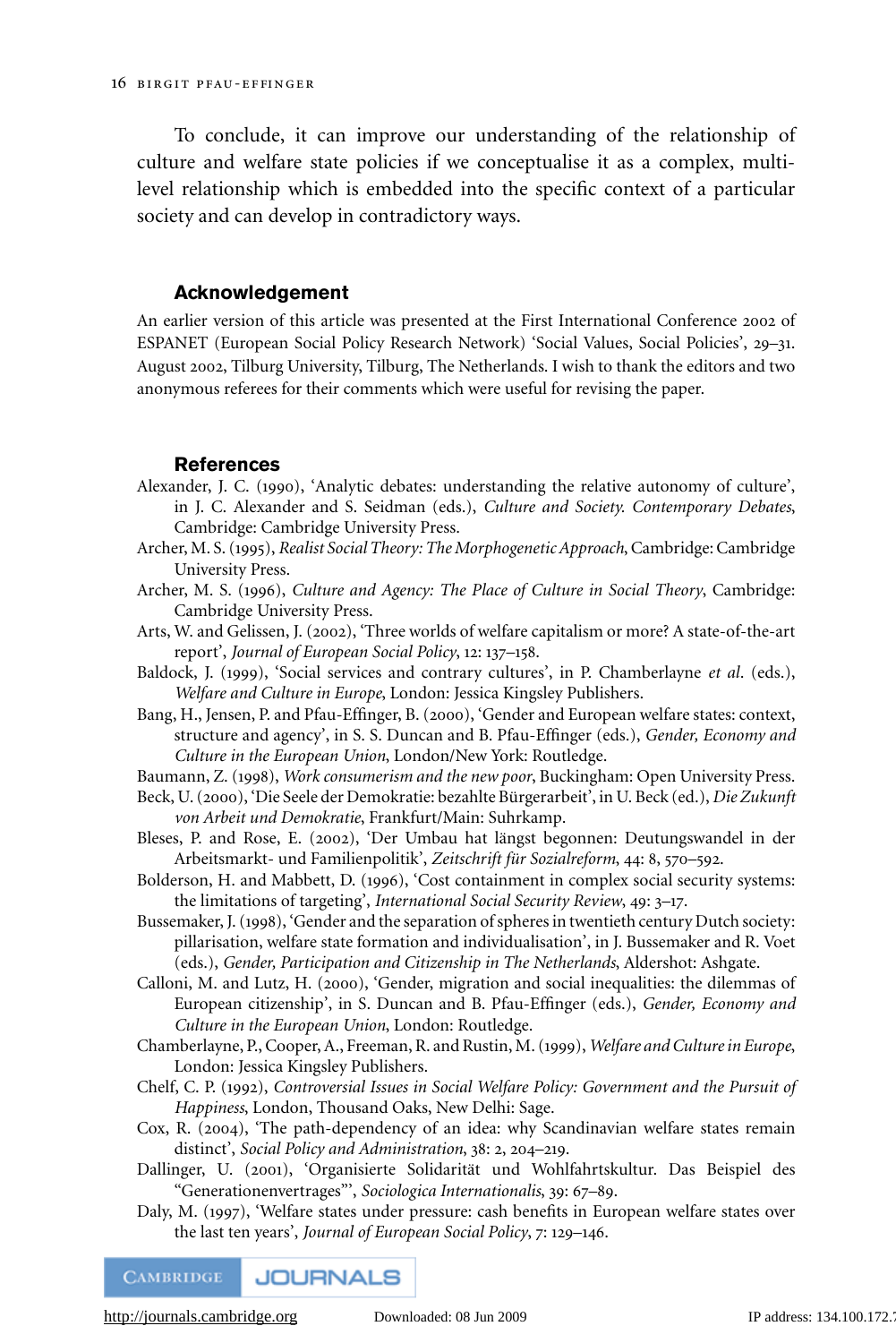- Daly, M. (1999), 'The functioning family: Catholicism and social policy in Germany and the Republic of Ireland', *Comparative Social Research*, 18: 105–133.
- Dean, H. (1992), *Dependency Culture: The Explosion of a Myth*, New York: Harvester Wheatsheaf.
- Duncan, S. S. and Edwards, R. (1998), *Lone Mothers and Paid Work: Discourses, Contexts and Actions*, London: Macmillan.
- Effinger, H. (1994), 'Soziale Dienste zwischen Gemeinschaft, Markt und Staat', in H. Effinger and D. Luthe (eds.), *Sozialmärkte und Manager*, Bremen: Universität Bremen.
- Ellingsaeter, A. (1999), 'Dual breadwinners between state and market', in R. Crompton (ed.), *Restructuring Gender Relations and Employment: The Decline of the Male Breadwinner*, Oxford: Oxford University Press.
- Engerbersen, G., Schuyt, K., Timmer, J. and Waarden, F. v. (1993), *Cultures of Unemployment: A Comparative look at Long-Term Unemployment and Urban Poverty*, Boulder: Westview.

Esping-Andersen, G. (1990), *The Three Worlds of Welfare Capitalism*, Cambridge: Polity Press.

- Esping-Andersen, G. (1996), 'After the golden age? Welfare state dilemmas in a global economy', in G. Esping-Andersen (ed.), *Welfare States in Transition*, London, Thousand Oaks, New Delhi: Sage.
- Esping-Andersen, G. (1999), *Social Foundations of Postindustrial Economies*, Oxford: Oxford University Press.
- Evers, A. and Olk, T. (1996), *Wohlfahrtspluralismus. Vom Wohlfahrtsstaat zur Wohlfahrtsgesellschaft*, Opladen: Leske und Budrich.
- Geissler, B. (1997), 'Netz oder Sieb? Generationenkonflikt und Geschlechterkonflikt in der aktuellen Krise des Sozialstaats', *Kritische Justiz*, 1: 1–14.
- George, V. and Taylor-Gooby, P. (1996), *European Welfare Policy: Squaring the Welfare Circle*, London: Macmillan.
- Goodin, R. (1996), *The Theory of Institutional Design*, Cambridge: Cambridge University Press.
- Gottschall, K. (2001), 'Zwischen tertiärer Krise und tertiärer Zivilisation', Berliner Journal für *Soziologie*, 11: 2, 217–235.
- Haller, M. (1989), *Die Klassenstruktur und Mobilität in fortgeschrittenen Gesellschaften. Eine vergleichende Analyse der Bundesrepublik Deutschland, Osterreichs, Frankreichs und der ¨ Vereinigten Staaten von Amerika*, Frankfurt/Main: Campus.
- Handler, J. and Hasenfeld, Y. (1991), *The Moral Construction of Poverty: Welfare Reform in America*, Newbury Park: Sage.
- Hinrichs, K. (1997), 'Social insurances and the culture of solidarity: the moral infrastructure of interpersonal redistributions – with special reference to the German health care system', *ZeS-Arbeitspapier*, 3.
- Jordan, B., James, S., Kay, H. and Redley, M. (1992), *Trapped in Poverty? Labour Market Decisions in Low Income Households*, London: Routledge.
- Jordan, B. (1996), *A Theory of Poverty and Social Exclusion*, Bristol: Polity Press.
- Katz, M. (1989), *The Undeserving Poor from the War on Poverty to the War on Welfare*, New York: Pantheon.
- Kaufmann, F.-X. (1989), Christentum und Wohlfahrtsstaat', in F.-X. Kaufmann, *Religion und Modernität*, Tübingen: Mohr.
- Kaufmann, F.-X. (1991), Wohlfahrtskultur Ein neues Nasobem?', in R. P. Nippert (ed.), *Kritik und Engagement. Soziologie als Anwendungswissenschaft*, Munich: Oldenbourg.
- Kluegel, J. R. (1989), 'Perceptions of justice in the US: split consciousness among the American public', Paper presented at the Conference on Perception of Social Justice in East and West, Dubrovnic.
- Kluegel, J. R. and Miyano, M. (1995), 'Justice beliefs and support for the welfare state in advanced capitalism', in J. R. Kluegel, E. R. Smith and B. Wegener (eds.), *Social Justice and Political Change: Public Opinion in Capitalist and Post-Communist States*, New York: Aldine de Gruiyter.
- Knijn, T. (1994), 'Social dilemmas in images of motherhood in the Netherlands', *The European Journal of Women's Studies*, 1: 183–206.

**CAMBRIDGE JOURNALS** 

<http://journals.cambridge.org> Downloaded: 08 Jun 2009 IP address: 134.100.172.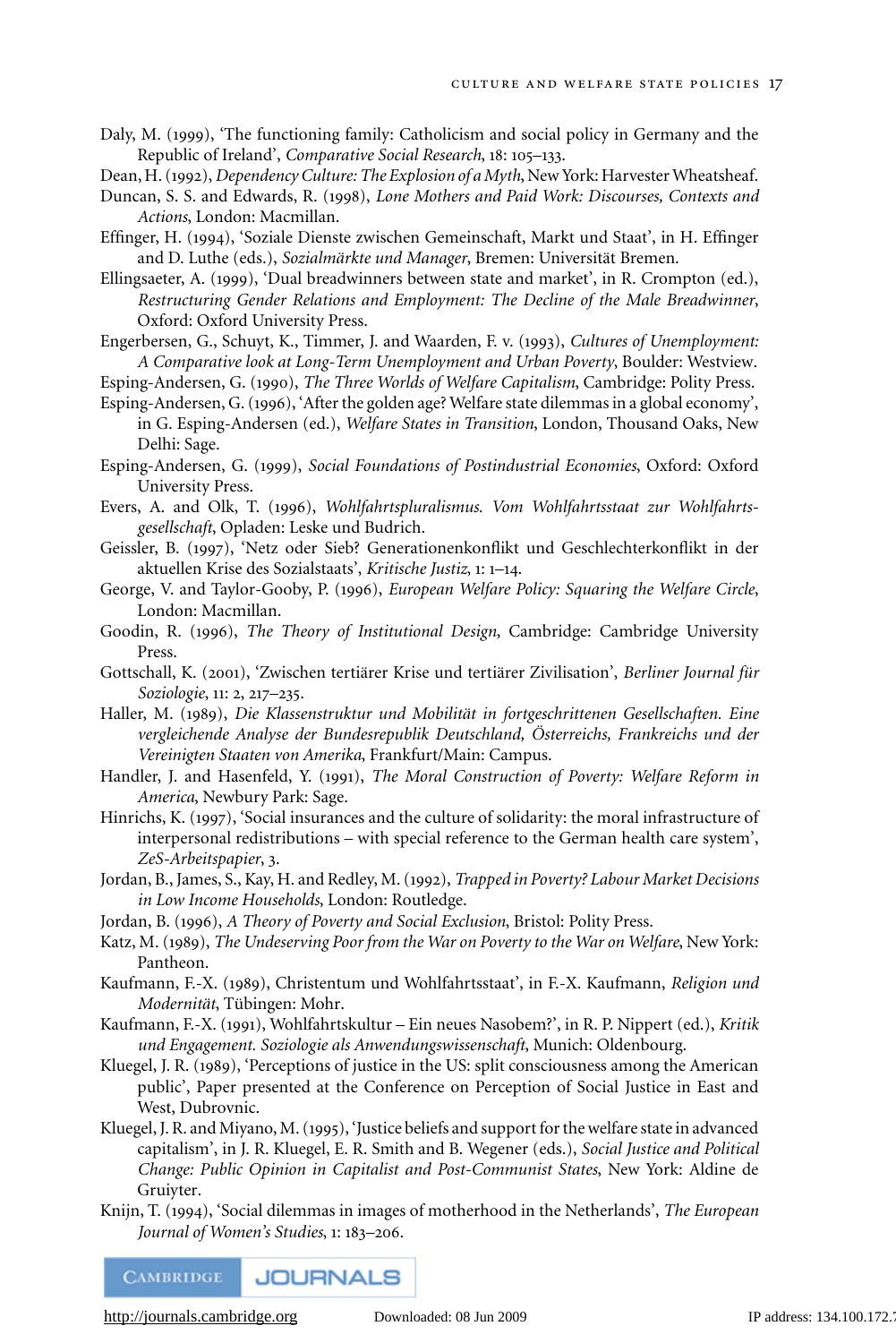- Knijn, T. (1998), 'Social care in the Netherlands', in J. Lewis (ed.), *Gender, Social Care and Welfare State Restructuring in Europe*, Aldershot: Ashgate.
- Kommission für Zukunftsfragen der Freistaaten Bayern und Sachsen (1997), 'Erwerbstätigkeit und Arbeitslosigkeit in Deutschland – Entwicklungen, Ursachen und Maßnahmen, Teil III, Maßnahmen zur Verbesserung der Beschaftigungslage', Bonn. ¨
- Kröger, T. (1996), 'Policy-makers in social services in Finland: the municipality and the state', *The Scandinavian Journal of Social Welfare*, 5: 62–68.
- Leira, A. (1992), *Models of Motherhood: Welfare State Policy and Scandinavian Experiences of Everyday Practices*, Cambridge: Cambridge University Press.
- Lepsius, R. M. (1990), 'Interessen und Ideen. Die Zurechnungsproblematik bei Max Weber', in R. M. Lepsius, *Interessen, Ideen und Institutionen*, Opladen: Westdeutscher Verlag.
- Lepsius, R. M. (1995), 'Institutionenanalyse und Institutionenpolitik', in B. Nedelmann (ed.), *Politische InstitutionenimWandel. Sonderheft35 der KZfSS*, Opladen: Westdeutscher Verlag.
- Lepsius, R. M. (1996), 'Die pietistische Ethik und der "Geist" des Wohlfahrtsstaates oder: Der Hallesche Pietismus und die Entstehung des Preußentums', in L. Clausen (ed.), *Gesellschaften im Umbruch*, Frankfurt/Main, New York: Campus.
- Lessenich, S. (2003), "Frozen landscapes" revisited: the dyamics of inertia in the European social model', Paper presented at the ESPANET conference Changing European Societies – The Role for Social Policies, Copenhagen.
- Lewis, J. (1992), 'Gender and the development of welfare regimes', *Journal of European Social Policy*, 2: 159–173.
- Lewis, J. and Ostner, I. (1994), 'Gender and the evolution of European social policy', Working Paper 4 of the Centre for Social Policy Research: University of Bremen.
- Lund, B. (2002), *Understanding State Welfare: Social Justice or Social Exclusion?*, London, Thousand Oaks, New Delhi: Sage.
- Mann, K. (1994), 'Watching the defectives: observers of the underclass in the USA, Britain and Austrialia', *Critical Social Policy*, 41: 79–99.
- Manow, P. (2002), 'The good, the bad, and the ugly: Esping-Andersens Sozialstaats-Typologie und die konfessionellen Wurzeln des westlichen Wohlfahrtsstaats', Kölner Zeitschrift für *Soziologie und Sozialpsychologie*, 54: 2, 203–225.
- Mark-Lawson J., Savage, M. and Warde, A. (1985), 'Gender and local politics: struggles over welfare 1918–1934', in D. Murgatroyd, M. Savage, D. Shapiro, J. Urry, S. Walby and A. Warde (eds.), *Localities, Class and Gender*, London: Pion.
- Mau, S. (2004), *The Moral Economy of Welfare States: Britain and Germany Compared*, London: Routledge.
- Mósesdóttir, L. (2000), *The Interplay between Gender, Markets and the State in Sweden, Germany and the United States*, Aldershot: Ashgate.
- Mutz, G. (1999), 'Strukturen einer Neuen Arbeitsgesellschaft. Der Zwang zur Gestaltung der Zeit', *Aus Politik und Zeitgeschichte*, 9: 3–11.
- Neidhard, F., Lepsius, R. M. and Weiss, J. (eds.) (1986), *Kultur und Gesellschaft. Sonderheft 27* der Kölner Zeitschrift für Soziologie und Sozialpsychologie, Opladen: Westdeutscher Verlag.
- Nullmeier, F. and Rüb, F. (1993), *Die Transformation der Sozialpolitik*. Vom Sozialstaat zum *Sicherungsstaat*, Frankfurt/Main, New York: Campus.
- O'Connor, A. (2000), 'Poverty research and policy for the post-welfare', *Annual Review of Sociology*, 26: 547–562.
- Offe, C. (1987), 'Democracy against the welfare state? Structural foundations of neoconservative political oppportunities', *Political Theory*, 15: 501–537.
- Offe, C. (1990), 'Akzeptanz und Legitimitat strategischer Optionen in der Sozialpolitik', in C. ¨ Sachße and T. H. Engelhardt (eds.), *Sicherheit und Freiheit. Zur Ethik des Wohlfahrtsstaates*, Frankfurt/ Main: Suhrkamp.
- Oorschot, W. v. and Halman, L. (2000), 'Blame or fate, individual or social? An international comparison of popular explanations of poverty', *European Societies*, 2: 1, 1–28.
- Opielka, M. (2002), 'Religiöse und zivilreligiöse Begründungen sozialpolitischer Strategien', in M. Hildebrandt (ed.), *Religion und Politik*, Opladen: Westdeutscher Verlag.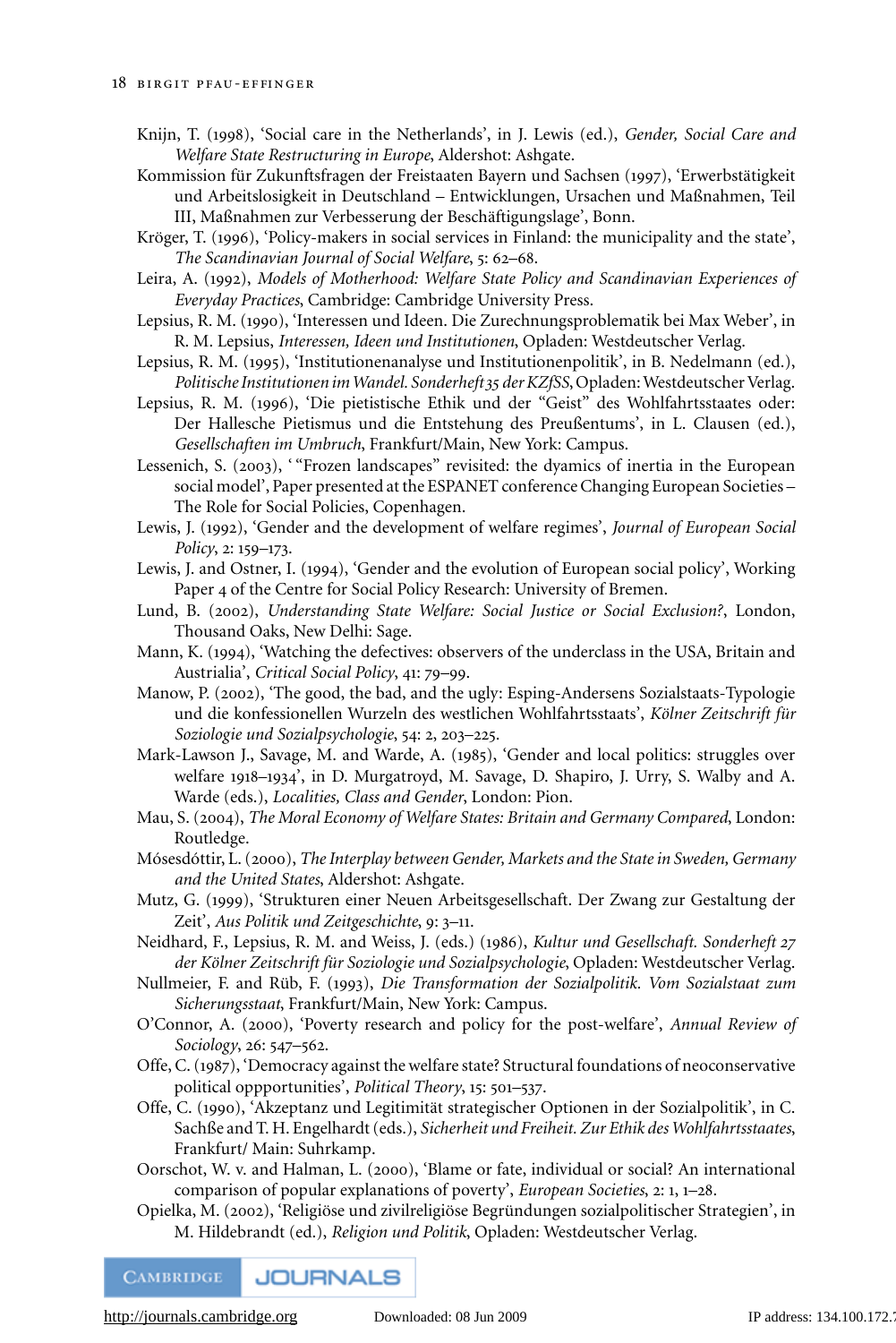- Oscarsson, H. (1998), 'Den svenska partirymden. Valjarnas uppfattningar av konfliktstruturen ¨ i partisystemet 1956–1996', Department of Political Science, Göteborg University.
- Ostner, I. (1998), 'The politics of care policies in Germany', in J. Lewis (ed.), *Gender, Social Care and Welfare State Restructuring in Europe*, Aldershot: Ashgate.
- Ostner, I. (2000), 'Was heißt hier normal? Normalarbeit, Teilzeit, Arbeit im Lebenszyklus', in H. G. Nutzinger and M. Held (eds.), *Geteilte Arbeit und ganzer Mensch. Perspektiven der Arbeitsgesellschaft*, Frankfurt/Main/New York: Campus.
- Pabst, S. (1999), 'Mehr Arbeitsplätze für Geringqualifizierte nach Einführung der Pflegeversicherung? Beschäftigungswirkungen des SGB XI im ambulanten Bereich', WSI-*Mitteilungen*, 2: 234–240.
- Pfau-Effinger, B. (1999), 'Change of family policies in the socio-cultural context of European Societies', *Comparative Social Research*, 18: 135–159.
- Pfau-Effinger, B. (2002), 'Wandel wohlfahrtsstaatlicher Geschlechterpolitiken im soziokulturellen Kontext', *Kölner Zeitschrift für Soziologie und Sozialpsychologie*, 41: 487–511.
- Pfau-Effinger, B. (2004), *Development of culture, welfare States and Women's Employment in Europe*, Aldershot: Ashgate.
- Pfau-Effinger, B. (2005), *'*Family values and new forms of informal care in Europe', in B. Pfau-Effinger and B. Geissler (eds.), *Care Arrangements in Europe – Variations and Change*, Bristol: Policy Press (forthcoming).
- Pfau-Effinger, B. and Geissler, B. (2002), 'Cultural change and family policies in East and West Germany', in A. Carling, S. Duncan and R. Edwards (eds.), *Analysing Families: Morality and Rationality in Policy and Practice*, London, New York: Routledge.
- Pierson, P. (1996), 'The new politics of the welfare state', *World Politics*, 48: 143–179.
- Pierson, P. (2001), 'Post-industrial pressures on the mature welfare states', in P. Pierson (ed.), *The New Politics of the Welfare State*, Oxford: Oxford University Press.
- Plantenga, J. (1996), 'For women only? The rise of part-time work in the Netherlands', *Social Politics*, 3: 57–71.
- Ploug, N. and Kvist, J. (1996), *Social Security in Europe*, Le Hague: Kluwer Law International.
- Rhodes, M. (2001), 'The political economy of social pacts: "Competitive corporatism" and European Welfare Reform', in P. Pierson (ed.), *New Politics of the Welfare State*, Oxford: Oxford University Press.
- Rieger, E. and Leibfried, S. (1999), 'Wohlfahrtsstaat und Sozialpolitik in Ostasien. Der Einfluß von Religion im Kulturvergleich', in G. Schmidt and R. Trinczek (eds.), *Globalisierung*, Baden Baden: NOMOS.
- Robertson, J. (1998), *Beyond the Dependency Culture: People, Power and Responsibility in the 21st Century*, Westport: Praeger.
- Roller, E. (1999), ' "Shrinking the welfare state": citizens' attitudes towards cuts in social spending in Germany in the 1990s', *German Politics*, 8: 21–39.
- Rostgaard, T. (2002), 'Caring for children and older people in Europe a comparison of European policies and practicies', *Policy Studies*, 23: 1, 51–68.
- Schmidt, V. (2001), 'Values and discourse in the politics of adjustment', in F. Scharpf, W. Schmidt and A. Vivian (eds.), *Welfare and Work in the Open Economy*, Oxford: Oxford University Press.
- Silver, H. (1995), 'Social exclusion and social solidarity', *International Labour Review*, 133: 5–6, 531–578.
- Sing, D. (2002), 'Die Bedeutung des (sozialen) Ehrenamtes für die Arbeitsmarktintegration von Frauen – Chance oder Risiko?', in K. Gottschall and B. Pfau-Effinger (eds.), *Zukunft der Arbeit und Geschlecht*, Opladen: Leske und Budrich.
- Ullrich, C. G. (2000), 'Die soziale Akzeptanz des Wohlfahrtsstaates. Ergebnisse, Kritik und Perspektiven einer Forschungsrichtung', *Soziale Welt*, 51: 131–151.
- Van Kersbergen, K. (1995), *Social Capitalism: A Study of Christian Democracy and the Welfare State*, London/New York: Routledge.
- Voet, R. (1998), 'Citizenship and female participation', in J. Bussemaker and R. Voet (eds.), *Gender, Participation and Citizenship in The Netherlands*, Aldershot: Ashgate.

**CAMBRIDGE JOURNALS** 

<http://journals.cambridge.org> Downloaded: 08 Jun 2009 IP address: 134.100.172.